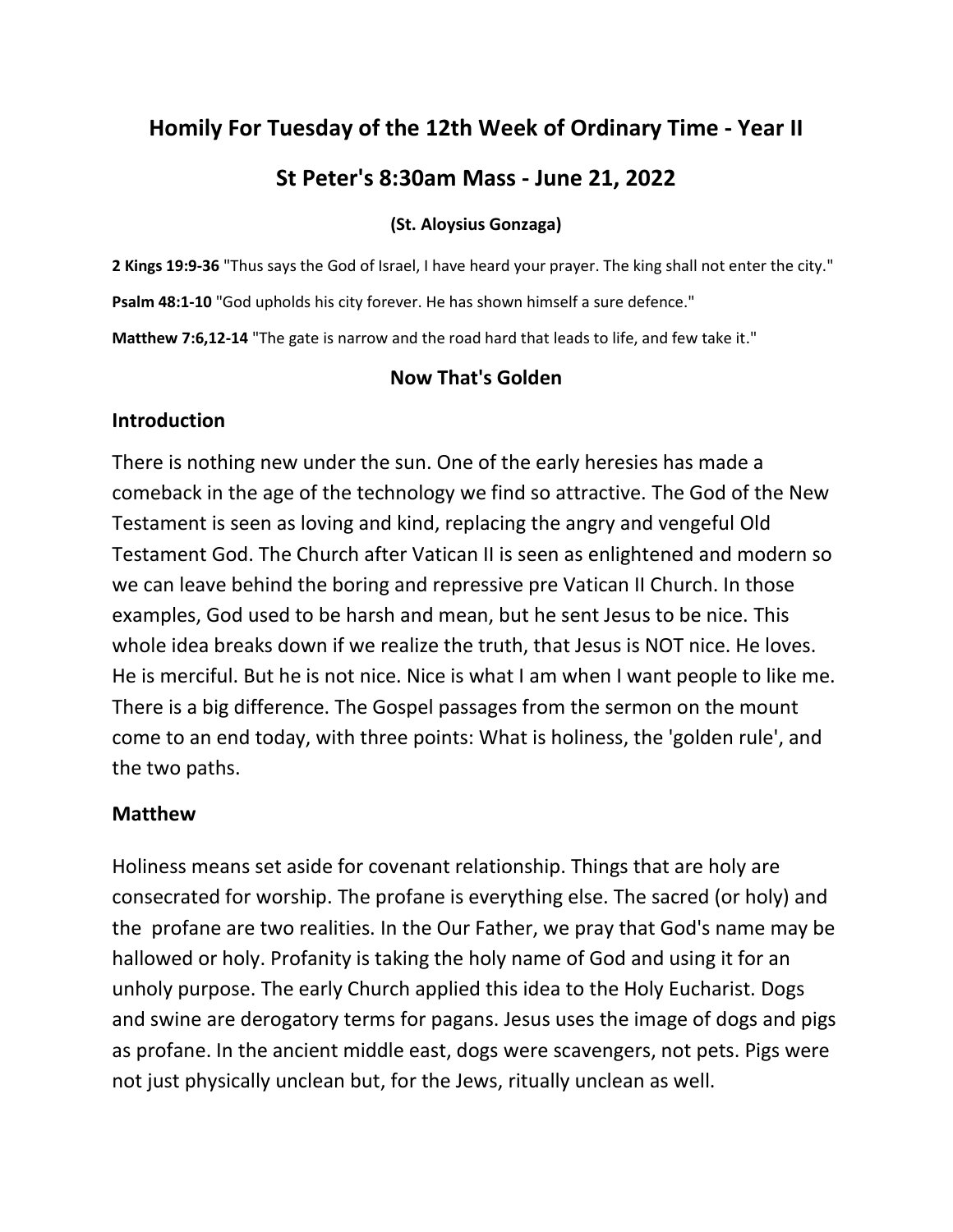The good news of the kingdom is to be shared. That's why we talk so much about evangelization today. However, that Good News is so sacred and so valuable that it must not be subjected to the contempt of those who have no interest in faith or repentance. If people show open disdain for God's holiness, then it is wise to withdraw and to take the good new elsewhere. Saint Francis of Assisi says that "When the priest offers Jesus on the altar and takes him somewhere, all people should bow their knees and surrender to the Lord, the living and true God, praise, glory and devotion." (Saint Francis of Assisi) Pope Benedict XVI reminds the modern world that the "The liturgy is 'God's work'. We must dispose ourselves through a prayerful attitude, with discipline, peace and reverence, without rushing. We are in the sight of God!."

After holiness, we have the golden rule. It is similar to other statements in the Old Testament and other religions. Do to others what you would like them to do to you. In the past it was often about getting back in kind what you do. Now this is offered as the guiding principle that sums up the whole of how disciples are to live. It's the whole law and the prophets, Jesus says. Later Jesus will frame it as the two great commandments: Love God. Love your neighbour.

Finally, we have the dramatic conclusion to the sermon. There are two roads. One leads to heaven. It is difficult and is even hard to find. People think if you follow God, the road will be easy. Some saint has said that if life is easy you may be on a detour.

The wide and comfortable road has lots of traffic drifting along without a problem. But this road ends with destruction. Jesus sees many being swept along in this direction. He is warning us against the currents of a sinful and selfish world that would carry us away from the kingdom the Lord has prepared for us.

Some think that the Church should conform itself to the world so that we will be more friendly. This has never been the way of the Gospel message. It is good news and promises much but it is also demanding. There is nothing easy about following the Gospel. If we think that, then we are dishonouring the saints, like Aloysius Gonzaga.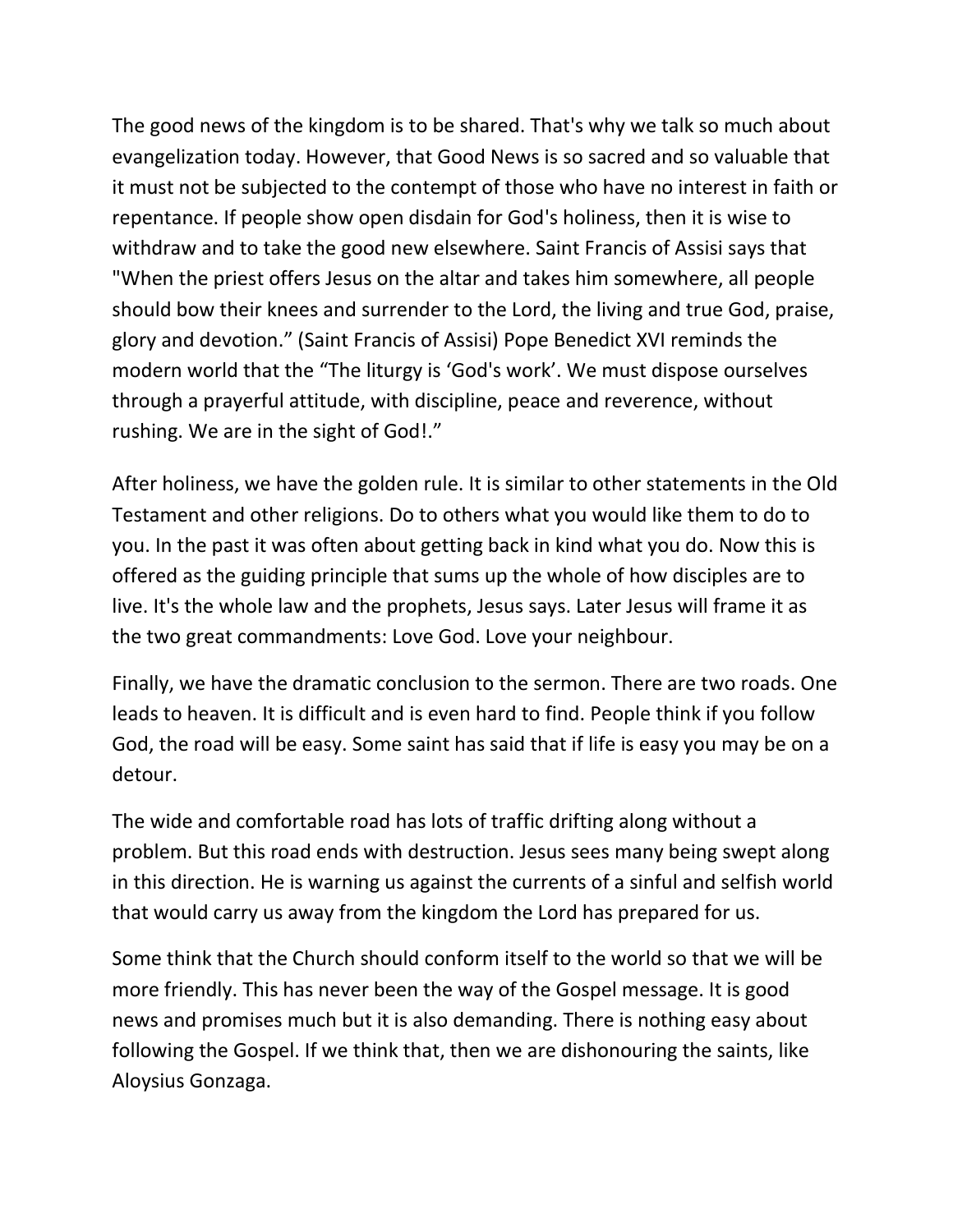### **St. Aloysius Gonzaga**

He chose the religious life at nine years old. Some come to holiness slowly and over a long life. His life was to be short, like St. Therese of Lisieux later on. He made a personal vow of chastity. We tend to think of saints as having a holiness that ordinary people cannot attain. However, St. Aloysius knew to guard himself from temptation. As a safeguard against sexual temptation he always kept his eyes downcast in the presence of women. I love that it says many tried to dissuade him from his chosen vocation. Perhaps some of them had good intentions but they were recommending an easier path. On the way to becoming a priest he died while tending those suffering from the plague at the age of 23. On the night of his death, St. Mary Magdalene de Pazzi had a vision of him being received into great glory.

#### **2 Kings**

Yesterday, 2 Kings described the end of the northern kingdom. They were on the easy path of being like the nations around them. They worshipped gods who had no power. Their path ended in destruction. Ten of the twelve tribes of Israel were lost as they were dispersed. Today's passage has Judah being threatened. Hezekiah, the greatest king of Judah after David. He is the son of the worst king ever, Ahaz. He restores true worship. Assyria believes that Judah will fall like Samaria because it's the same God they worship.

But Hezekiah trusted in God first before his impossible task against a huge invading force. We might want to take note of Hezekiah's prayer, which begins with telling God who he is. This is not arrogance but really a reminder to himself of their covenant relationship, of the holiness of God and the love he has for his children.

## **Conclusion/Call to Action**

Yesterday it was about splinters and beams. It's comfortable to judge others but our own faults are so close to us it is easy to miss them. That's the beam in our eye. Today we see the narrow way that leads to life and how few find it. Why is